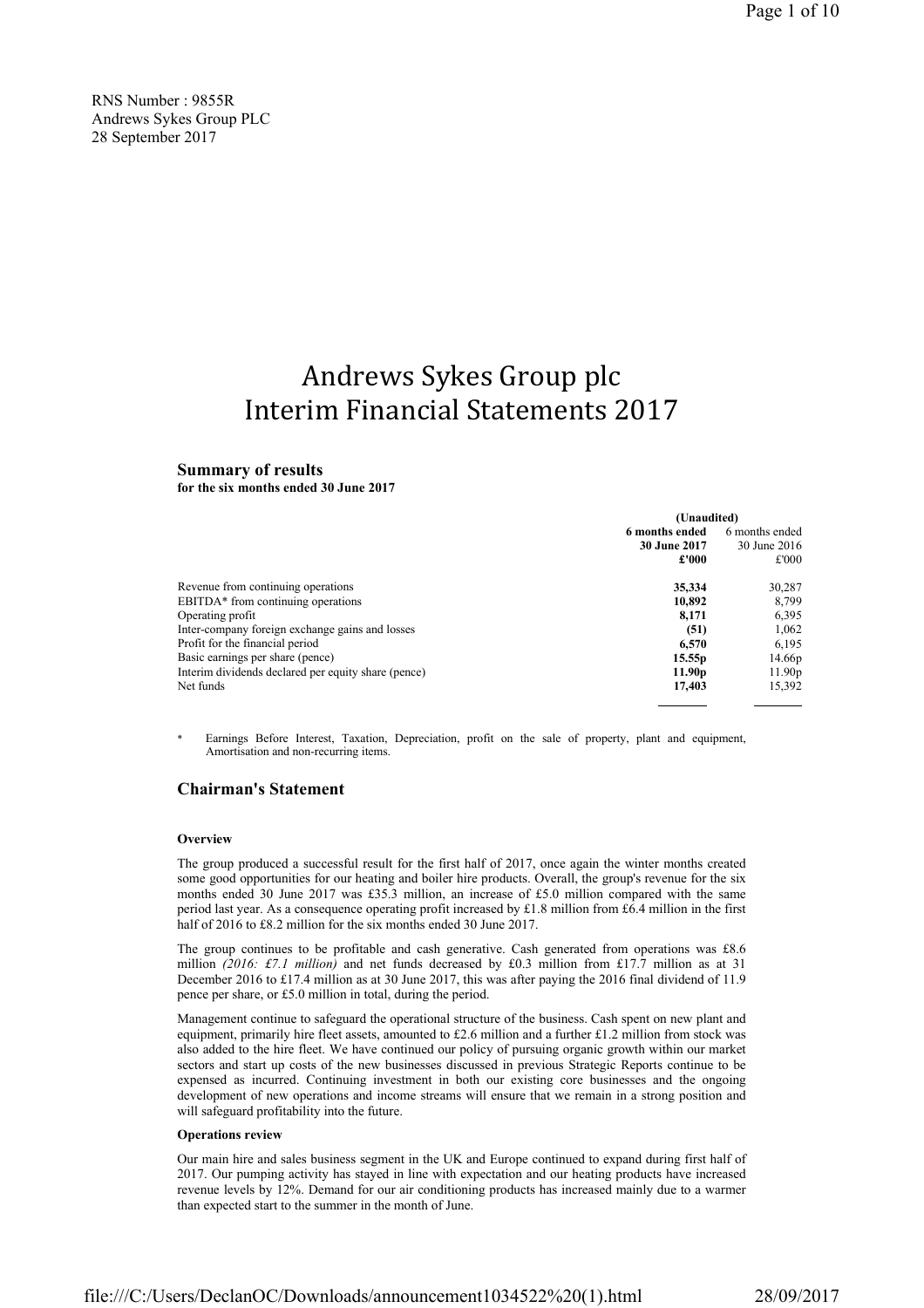Our operations across the Benelux region have experienced continued strong growth. Our recently established businesses in France, Switzerland and Luxembourg continue to trade in line with our expectations. In Italy we have had a strong trading result driven by a 50% increase in revenues.

Andrews Air Conditioning & Refrigeration, our UK air conditioning installation business, produced an operating profit in line with previous periods.

Khansaheb Sykes, our long established business based in the UAE, had a reasonable start to the year, maintaining similar revenue levels of 2016. The climate rental division also continues to make a positive contribution. Overall, the operating profit of Khansaheb Sykes was in line with expectation.

#### Profit for the financial period and Earnings per Share

Profit before tax was £8.1 million (2016: £7.5 million) reflecting both the above £1.8 million increase in operating profit and a significant decrease in net finance income of £1.2 million, compared with the same period in 2016. This decrease was primarily due to a net inter-company foreign exchange gain of £1.1 million reported in 2016 compared with a loss of £0.1 million in 2017.

The total tax charge increased by £0.2 million from £1.3 million for the six months ended 30 June 2016 to £1.5 million for the current six month period. The effective tax rate increased from 17.7% for the six months ended 30 June 2016 to 19.0% in the current period. The rate for the current period is slightly less than the standard effective UK corporation tax rate of 19.25% which is mainly due to the effect of profits being made in lower tax regions overseas partially offset by non-tax deductible expenses. A reconciliation of the theoretical corporation tax charge based on the accounts profit multiplied by the UK annualised corporation tax rate of 19.25% and the actual tax charge is given in note 4 of these interim financial statements.

Profit after tax was £6.6 million (2016: £6.2 million) and consequently the basic earnings per share increased by 0.89 pence, or 6%, from 14.66 pence for the first half of 2016 to 15.55 pence for the period under review. There were no share buy-backs in the period.

#### Dividends

The final dividend of 11.90 pence per ordinary share for the year ended 31 December 2016 was approved by members at the AGM held on 21 June 2017. Accordingly on 26 June 2017 the company made a total dividend payment of £5,029,000 which was paid to shareholders on the register as at 26 May 2017.

The board continues to adopt the policy of returning value to shareholders whenever possible. The group remains profitable, cash generative and financially strong. Accordingly the board has decided to declare an interim dividend for 2017 of 11.90 pence per share which in total amounts to £5,029,000. This will be paid on 3 November 2017 to shareholders on the register as at 6 October 2017. The shares will go exdividend on 5 October 2017.

#### Bank loan agreement

During the period, and in accordance with the agreed repayment profile, the group repaid the final annual instalment of £1 million that was due for payment on 30 April 2017. The remaining loan balance of £5 million has been refinanced over a five year period.

#### **Outlook**

Trading in the third quarter to date has continued to be positive. Europe has experienced strong results through to September as a result of continued high demand for air conditioning products. Once again activity in the Middle East has remained consistent through the summer period.

The board remains cautiously optimistic that the group will have further success in the remainder of the year.

# JG Murray

Chairman

28 September 2017

# Consolidated income statement

for the 6 months ended 30 June 2017 (unaudited)

|                              | 6 months<br>ended | 6 months<br>ended | 12 months<br>ended |
|------------------------------|-------------------|-------------------|--------------------|
|                              | 30 June           | 30 June           | 31 December        |
|                              | 2017              | 2016              | 2016               |
|                              | £'000             | £'000             | £'000              |
| <b>Continuing operations</b> |                   |                   |                    |
| Revenue                      | 35,334            | 30,287            | 65,389             |
| Cost of sales                | (15,328)          | (12,692)          | (26, 677)          |
| Gross profit                 | 20,006            | 17,595            | 38,712             |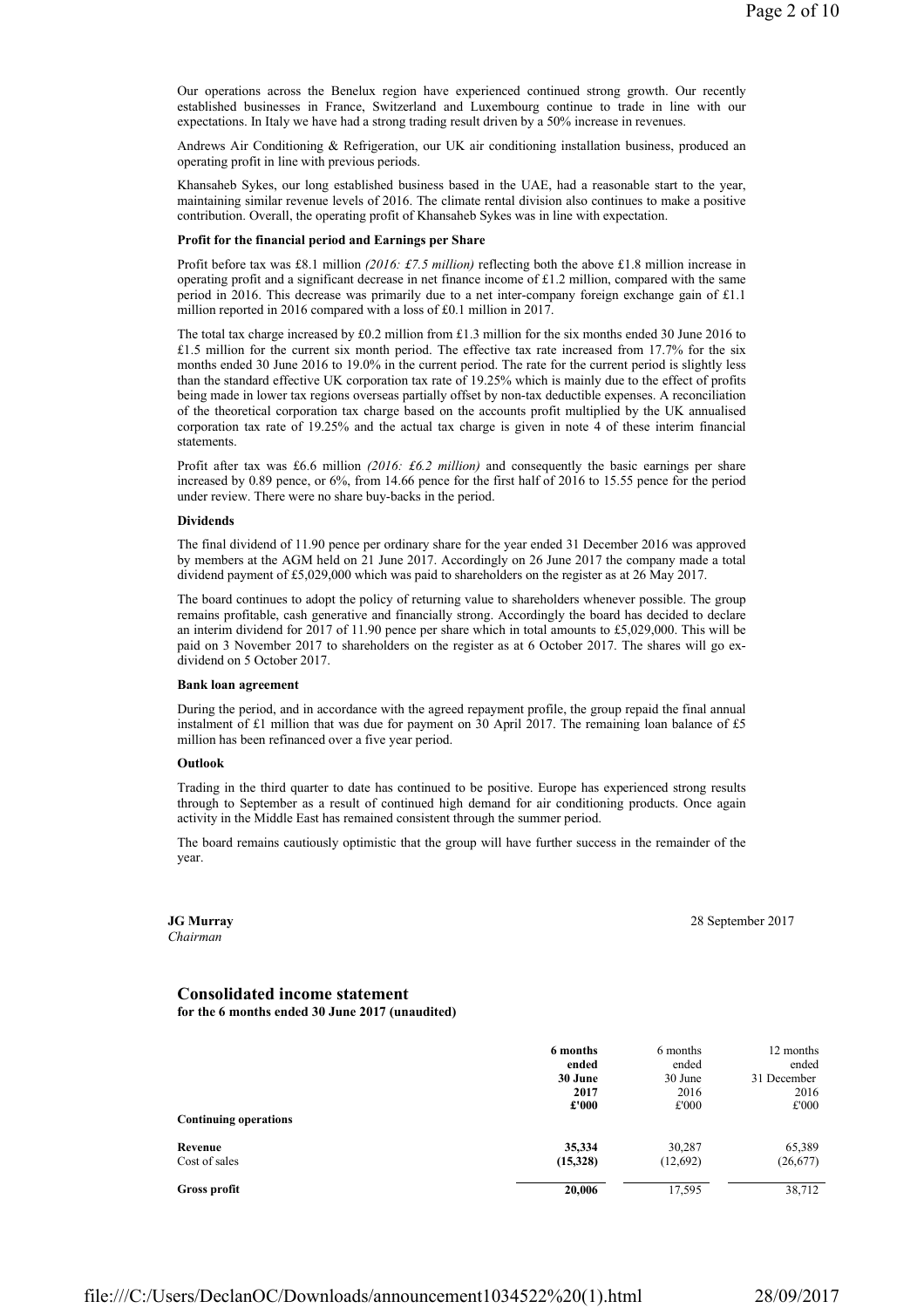| Distribution costs<br>Administrative expenses                                                                                | (5,917)<br>(5,918)                | (5,772)<br>(5, 428)              | (11, 512)<br>(11, 384)             |
|------------------------------------------------------------------------------------------------------------------------------|-----------------------------------|----------------------------------|------------------------------------|
| <b>Operating profit</b>                                                                                                      | 8,171                             | 6,395                            | 15,816                             |
| <b>EBITDA*</b><br>Depreciation and impairment losses<br>Profit on the sale of plant and equipment<br><b>Operating profit</b> | 10,892<br>(3,013)<br>292<br>8,171 | 8,799<br>(2,702)<br>298<br>6,395 | 20,664<br>(5,310)<br>462<br>15,816 |
| Finance income<br>Finance costs<br>Intercompany foreign exchange gains and losses<br><b>Profit before taxation</b>           | 49<br>(59)<br>(51)<br>8,110       | 145<br>(73)<br>1,062<br>7,529    | 308<br>(150)<br>1,567<br>17,541    |
| Taxation                                                                                                                     | (1,540)                           | (1, 334)                         | (3,068)                            |
| Profit for the financial period                                                                                              | 6,570                             | 6,195                            | 14,473                             |
| There were no discontinued operations in either of the above periods                                                         |                                   |                                  |                                    |
| Earnings per share from continuing operations                                                                                |                                   |                                  |                                    |
| Basic and diluted (pence)                                                                                                    | 15.55p                            | 14.66p                           | 34.25p                             |
| Dividends paid during the period per equity share (pence)                                                                    | 11.90 <sub>p</sub>                | 11.90 <sub>p</sub>               | 23.80p                             |
| Proposed dividend per equity share (pence)                                                                                   | 11.90 <sub>p</sub>                | 11.90 <sub>p</sub>               | 11.90 <sub>p</sub>                 |

\* Earnings Before Interest, Taxation, Depreciation, profit on the sale of property, plant and equipment, Amortisation and non recurring items.

# Consolidated balance sheet as at 30 June 2017 (unaudited)

|                                              | 30 June 2017 | 30 June 2016 | 31 December 2016 |
|----------------------------------------------|--------------|--------------|------------------|
|                                              | £'000        | £'000        | £'000            |
| <b>Non-current assets</b>                    |              |              |                  |
| Property, plant and equipment                | 20,756       | 18,604       | 20,062           |
| Lease prepayments                            | 48           | 49           | 49               |
| Trade investments                            | 164          | 164          | 164              |
| Deferred tax asset                           | 326          | 482          | 559              |
| Retirement benefit pension surplus           | 2,575        | 1,512        | 1,161            |
|                                              | 23,869       | 20,811       | 21,995           |
| <b>Current assets</b>                        |              |              |                  |
| <b>Stocks</b>                                | 4,542        | 5,709        | 4,994            |
| Trade and other receivables                  | 18,817       | 16,052       | 18,425           |
| Cash and cash equivalents                    | 22,453       | 20,590       | 22,819           |
|                                              | 45,812       | 42,351       | 46,238           |
|                                              |              |              |                  |
| <b>Current liabilities</b>                   |              |              |                  |
| Trade and other payables                     | (12, 354)    | (11, 414)    | (13,055)         |
| Current tax liabilities                      | (1,375)      | (1,345)      | (1, 575)         |
| Overseas tax (denominated in euros)          | (404)        | (44)         | (250)            |
| Bank loans                                   | (493)        | (4,985)      | (4,995)          |
| Obligations under finance leases             | (61)         | (129)        | (102)            |
|                                              | (14,687)     | (17, 917)    | (19, 977)        |
| <b>Net current assets</b>                    | 31,125       | 24,434       | 26,261           |
| <b>Total assets less current liabilities</b> | 54,994       | 45,245       | 48,256           |
| <b>Non-current liabilities</b>               |              |              |                  |
| <b>Bank</b> loans                            | (4, 471)     |              |                  |
| Obligations under finance leases             | (25)         | (84)         | (49)             |
|                                              | (4, 496)     | (84)         | (49)             |
|                                              |              |              |                  |
| <b>Net assets</b>                            | 50,498       | 45,161       | 48,207           |
| <b>Equity</b>                                |              |              |                  |
| Called-up share capital                      | 423          | 423          | 423              |
| Share premium                                | 13           | 13           | 13               |
| Retained earnings                            | 45,917       | 41,096       | 43,619           |
| Translation reserve                          | 3,890        | 3,374        | 3,897            |
| Other reserves                               | 245          | 245          | 245              |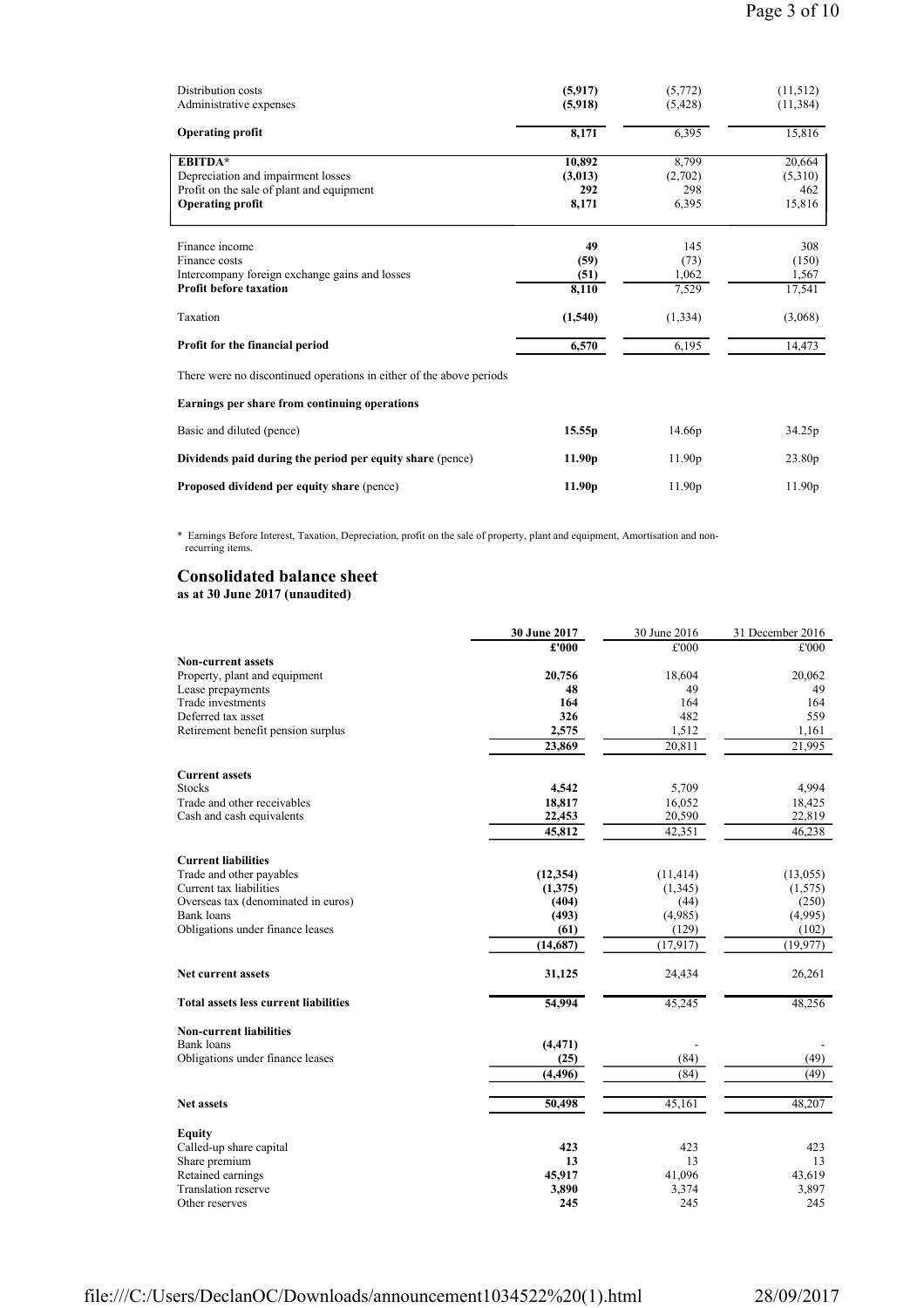| Surplus attributable to equity holders of the parent | 50,488 | 45.151 | 48,197 |
|------------------------------------------------------|--------|--------|--------|
| Minority interest                                    | 10     | 10     |        |
| <b>Total equity</b>                                  | 50,498 | 45.161 | 48.207 |

# Consolidated cash flow statement

for the six months ended 30 June 2017 (unaudited)

|                                                   | 6 months | 6 months | 12 months   |
|---------------------------------------------------|----------|----------|-------------|
|                                                   | ended    | ended    | ended       |
|                                                   | 30 June  | 30 June  | 31 December |
|                                                   | 2017     | 2016     | 2016        |
|                                                   | £'000    | £'000    | £'000       |
| Cash flows from operating activities              |          |          |             |
| Cash generated from operations                    | 8,606    | 7,111    | 17,693      |
| Interest paid                                     | (56)     | (66)     | (136)       |
| Net UK corporation tax paid                       | (1,208)  | (941)    | (1, 846)    |
| Overseas tax paid                                 | (340)    | (263)    | (578)       |
| Net cash inflow from operating activities         | 7,002    | 5,841    | 15,133      |
| <b>Investing activities</b>                       |          |          |             |
| Sale of property, plant and equipment             | 392      | 415      | 673         |
| Purchase of property, plant and equipment         | (2,594)  | (2,237)  | (5,392)     |
| Interest received                                 | 38       | 124      | 241         |
| Net cash outflow from investing activities        | (2,164)  | (1,698)  | (4, 478)    |
| <b>Financing activities</b>                       |          |          |             |
| Loan repayments                                   | (5,000)  | (1,000)  | (1,000)     |
| New loans raised net of arrangement fees          | 4,962    |          |             |
| Finance lease capital repayments                  | (64)     | (53)     | (116)       |
| Equity dividends paid                             | (5,029)  | (5,029)  | (10,058)    |
| Net cash outflow from financing activities        | (5, 131) | (6,082)  | (11, 174)   |
|                                                   |          |          |             |
| Net decrease in cash and cash equivalents         | (293)    | (1,939)  | (519)       |
| Cash and cash equivalents at the beginning of the |          |          |             |
| period                                            | 22,819   | 20,715   | 20,715      |
| Effect of foreign exchange rate changes           | (73)     | 1,814    | 2,623       |
| Cash and cash equivalents at end of the period    | 22,453   | 20,590   | 22,819      |

# Reconciliation of net cash flow to movement in net funds in the period

| (293)  | (1,939) | (519)  |
|--------|---------|--------|
| 102    | 1,053   | 1,115  |
|        | (84)    | (84)   |
| (6)    | (10)    | (20)   |
| (197)  | (980)   | 492    |
| 17,673 | 14,558  | 14,558 |
| (73)   | 1.814   | 2,623  |
| 17,403 | 15,392  | 17,673 |
|        |         |        |

# Consolidated statement of comprehensive total income (CSOCTI) for the six months ended 30 June 2017 (unaudited)

|                                                                      | 6 months<br>ended<br>30 June<br>2017<br>£'000 | 6 months<br>ended<br>30 June<br>2016<br>£'000 | 12 months<br>ended<br>31 December<br>2016<br>£'000 |
|----------------------------------------------------------------------|-----------------------------------------------|-----------------------------------------------|----------------------------------------------------|
| Profit for the financial period                                      | 6,570                                         | 6,195                                         | 14,473                                             |
| Other comprehensive income:                                          |                                               |                                               |                                                    |
| Items that may be reclassified to profit and loss:                   |                                               |                                               |                                                    |
| Currency translation differences on foreign currency net investments | (7)                                           | 1,401                                         | 1,924                                              |
| Items that will never be reclassified to profit and loss:            |                                               |                                               |                                                    |
| Remeasurement of defined benefit liabilities and assets              | 935                                           | (1,305)                                       | (2,201)                                            |
| Related deferred tax                                                 | (178)                                         | 248                                           | 418                                                |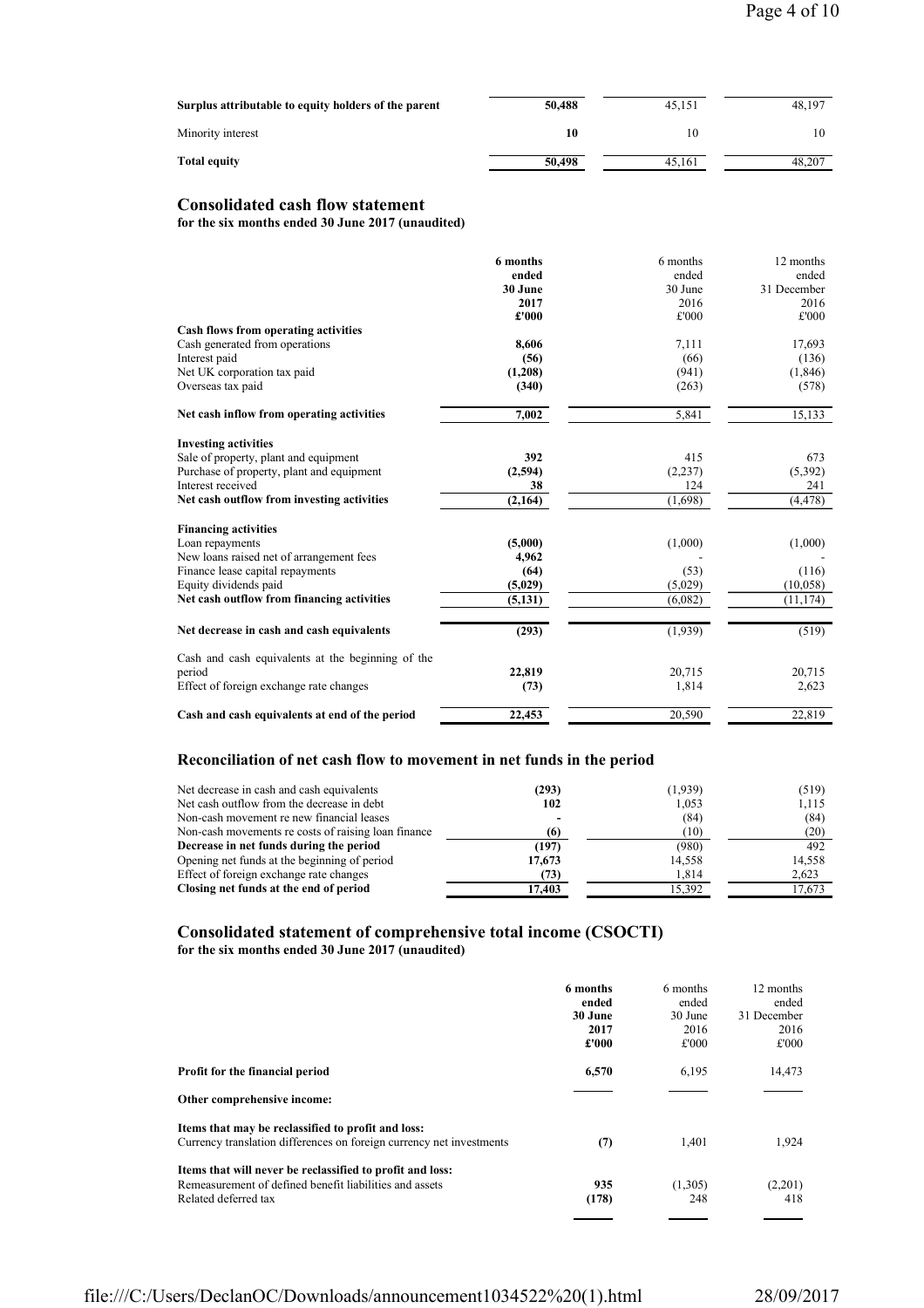| Other comprehensive income for the period net of tax | 750   | 344   | 141    |
|------------------------------------------------------|-------|-------|--------|
| Total comprehensive income for the period            | 7.320 | 6.539 | 14.614 |

# Notes to the consolidated interim financial statements for the six months ended 30 June 2017

## 1 General information

## Basis of preparation

These interim financial statements have been prepared in accordance with International Accounting Standards (IAS) and International Financial Reporting Standards (IFRS) as adopted by the European Union and with the Companies Act 2006.

The information for the 12 months ended 31 December 2016 does not constitute the group's statutory accounts for 2016 as defined in Section 434 of the Companies Act 2006. Statutory accounts for 2016 have been delivered to the Registrar of Companies. The auditor's report on those accounts was unqualified and did not contain statements under Section 498(2) or (3) of the Companies Act 2006. These interim financial statements, which were approved by the Board of Directors on 28 September 2017, have not been audited or reviewed by the auditors.

The interim financial statement has been prepared using the historical cost basis of accounting except for:

- (i) Properties held at the date of transition to IFRS which are stated at deemed cost;
- (ii) Assets held for sale which are stated at the lower of (i) fair value less anticipated disposal costs and (ii) carrying value;
- (iii) Derivative financial instruments (including embedded derivatives) which are valued at fair value; and
- (iv) Pension scheme assets and liabilities calculated at fair value in accordance with IAS 19.

# Functional and presentational currency

The financial statements are presented in pounds Sterling because that is the functional currency of the primary economic environment in which the group operates.

# 2 Accounting policies

These interim financial statements have been prepared on a consistent basis and in accordance with the accounting policies set out in the group's Annual Report and Financial Statements 2016.

## 3 Revenue

An analysis of the group's revenue is as follows:

|                                                       | 6 months | 6 months | 12 months   |
|-------------------------------------------------------|----------|----------|-------------|
|                                                       | ended    | ended    | ended       |
|                                                       | 30 June  | 30 June  | 31 December |
|                                                       | 2017     | 2016     | 2016        |
|                                                       | £'000    | £'000    | £'000       |
| <b>Continuing operations</b>                          |          |          |             |
| Hire                                                  | 29,405   | 25,450   | 54,852      |
| <b>Sales</b>                                          | 3.906    | 2,806    | 6,386       |
| Installations                                         | 2,023    | 2,031    | 4,151       |
| Group consolidated revenue from the sale of goods and |          |          |             |
| provision of services                                 | 35,334   | 30,287   | 65,389      |

The geographical analysis of the group's revenue by origination is:

|                        | 6 months | 6 months | 12 months   |
|------------------------|----------|----------|-------------|
|                        | ended    | ended    | ended       |
|                        | 30 June  | 30 June  | 31 December |
|                        | 2017     | 2016     | 2016        |
|                        | £'000    | £'000    | £'000       |
| United Kingdom         | 22,624   | 20,171   | 41,754      |
| Rest of Europe         | 7,067    | 4,787    | 12,105      |
| Middle East and Africa | 5,643    | 5,329    | 11,530      |
|                        | 35,334   | 30,287   | 65,389      |

The geographical analysis of the groups' revenue by destination is not materially different to that by origination.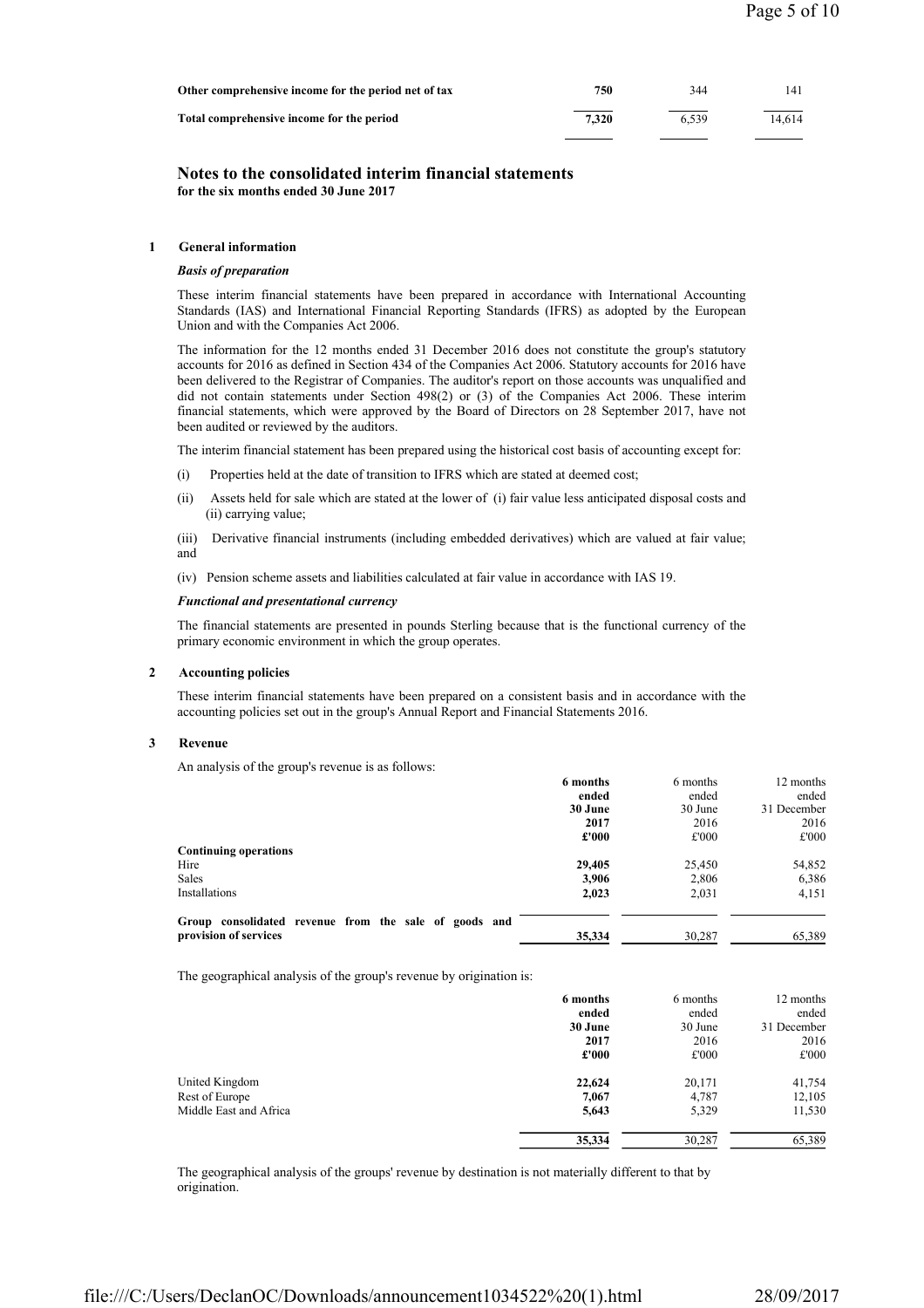#### 4 Taxation

|                                                                       | 6 months<br>ended | 6 months<br>ended | 12 months<br>ended |
|-----------------------------------------------------------------------|-------------------|-------------------|--------------------|
|                                                                       | 30 June           | 30 June           | 31 December        |
|                                                                       | 2017              | 2016              | 2016               |
|                                                                       | £'000             | £'000             | £'000              |
| <b>Current tax</b>                                                    |                   |                   |                    |
| UK corporation tax at 19.25% (30 June 2016 and 31 December            |                   |                   |                    |
| 2016: 20%)                                                            | 1,008             | 980               | 2,253              |
| Adjustments in respect of prior periods                               |                   |                   | (138)              |
|                                                                       | 1.008             | 980               | 2,115              |
| Overseas tax                                                          | 474               | 299               | 838                |
| Adjustments to overseas tax in respect of prior periods               | 3                 |                   | (26)               |
| Total current tax charge                                              | 1,485             | 1,286             | 2,927              |
| Deferred tax                                                          |                   |                   |                    |
| Deferred tax on the origination and reversal of temporary differences | 55                | 48                | 38                 |
| Adjustments in respect of prior periods                               |                   |                   | 103                |
| Total deferred tax charge                                             | 55                | 48                | 141                |
| Total tax charge for the financial period attributable to             |                   |                   |                    |
| continuing operations                                                 | 1,540             | 1,334             | 3,068              |

The tax charge for the financial period can be reconciled to the profit before tax per the income statement multiplied by the effective standard annualised corporation tax rate in the UK of 19.25% (30 June 2016 and 31 December 2016: 20%) as follows:

|                                                                   | 6 months | 6 months | 12 months   |
|-------------------------------------------------------------------|----------|----------|-------------|
|                                                                   | ended    | ended    | ended       |
|                                                                   | 30 June  | 30 June  | 31 December |
|                                                                   | 2017     | 2016     | 2016        |
|                                                                   | £'000    | £'000    | £'000       |
| Profit before taxation from continuing and total operations       | 8,110    | 7,529    | 17,541      |
| Tax at the UK effective annualised corporation tax rate of 19.25% |          |          |             |
| (30 June 2016 and 31 December 2016: 20%)                          | 1,561    | 1,506    | 3,508       |
| Effects of:                                                       |          |          |             |
| Expenses not deductible for tax purposes                          | 57       | 45       | 48          |
| Movement in overseas trading losses                               | 13       | (46)     | (87)        |
| Effect of different tax rates of subsidiaries operating abroad    | (93)     | (175)    | (337)       |
| Effect of change in rate of corporation tax                       | (1)      | (3)      | (3)         |
| Adjustments to tax charge in respect of previous periods          | 3        |          | (61)        |
| Total tax charge for the financial period                         | 1.540    | 1,334    | 3,068       |

The total effective tax charge for the financial period represents the best estimate of the weighted average annual effective tax rate expected for the full financial year applying tax rates that have been substantively enacted by the balance sheet date. Accordingly UK corporation tax has been provided at 19.25%; the rate of 19% for the tax year ending 31 March 2018 having been substantially enacted in October 2015. UK deferred tax has been provided at 19% being the rate substantially enacted at the balance sheet date at which the timing differences are expected to substantially reverse.

#### 5 Earnings per share

## Basic earnings per share

The basic figures have been calculated by reference to the weighted average number of ordinary shares in issue and the earnings as set out below. There are no discontinued operations in any period.

|                                                  | 6 months ended 30 June 2017     |                            |  |
|--------------------------------------------------|---------------------------------|----------------------------|--|
|                                                  | Continuing<br>earnings<br>£'000 | Number of<br><b>Shares</b> |  |
| Basic earnings/weighted average number of shares | 6,570                           | 42,262,082                 |  |
| Basic earnings per ordinary share (pence)        | 15.55 <sub>p</sub>              |                            |  |

|                                                  | 6 months ended 30 June 2016     |                     |
|--------------------------------------------------|---------------------------------|---------------------|
|                                                  | Continuing<br>earnings<br>£'000 | Number of<br>shares |
| Basic earnings/weighted average number of shares | 6,195                           | 42,262,082          |
| Basic earnings per ordinary share (pence)        | 14.66p                          |                     |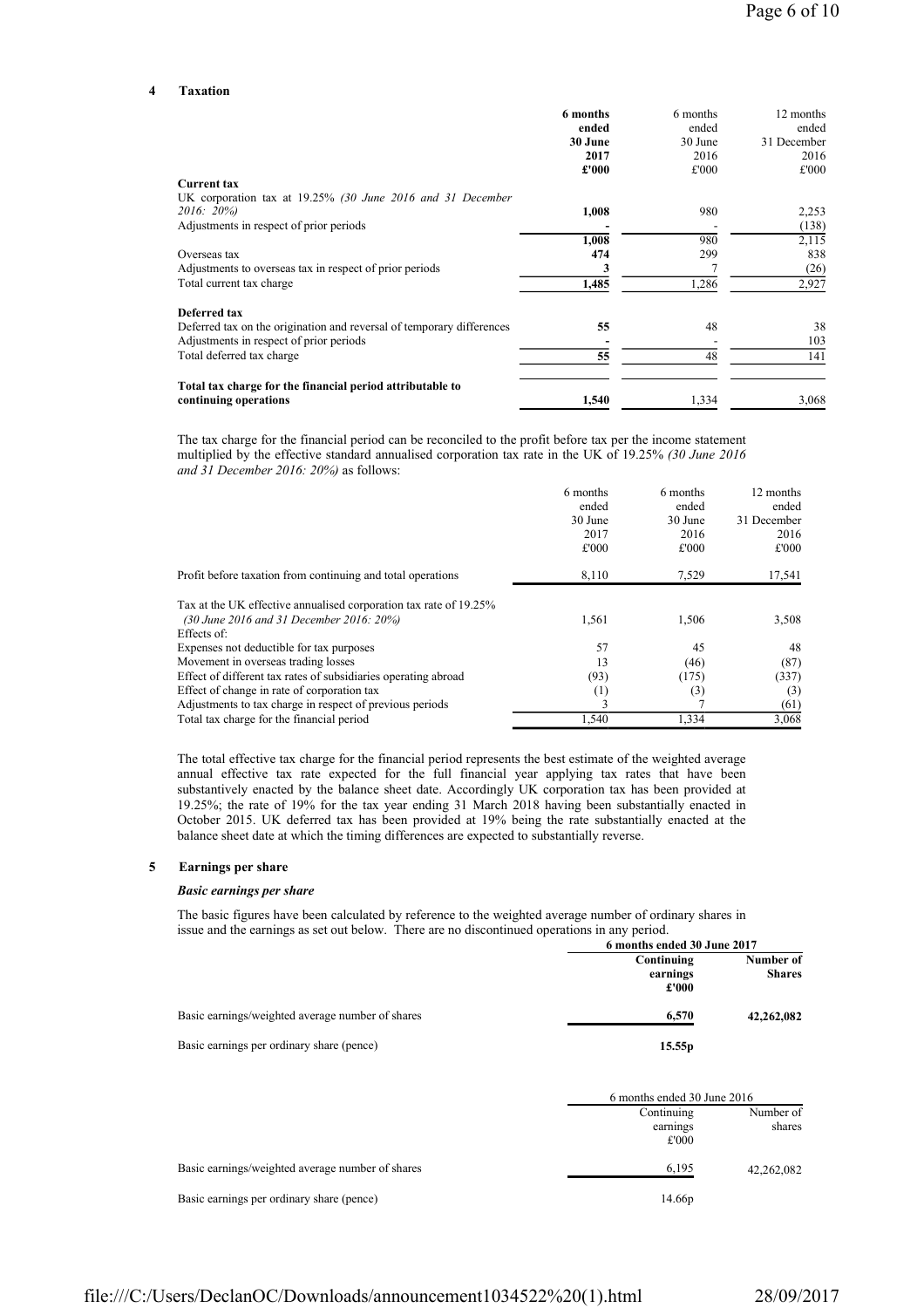|                                                  | 12 months ended 31 December 2016 |            |
|--------------------------------------------------|----------------------------------|------------|
|                                                  | Continuing                       | Number of  |
|                                                  | earnings<br>£'000                | shares     |
| Basic earnings/weighted average number of shares | 14,473                           | 42,262,082 |
| Basic earnings per ordinary share (pence)        | 34.25p                           |            |

## Diluted earnings per share

There were no dilutive instruments outstanding at 30 June 2017 or either of the comparative periods and therefore there is no difference in the basic and diluted earnings per share for any of these periods. There were no discontinued operations in any period.

#### 6 Dividend payments

Dividends declared and paid on ordinary one pence shares during the 6 months ended 30 June 2017 were as follows:

|                                                                                                                         | Paid during the 6 months ended 30 June<br>2017 |                                        |
|-------------------------------------------------------------------------------------------------------------------------|------------------------------------------------|----------------------------------------|
|                                                                                                                         | Pence per share                                | <b>Total dividend</b><br>paid<br>£'000 |
| Final dividend for the year ended 31 December 2016 paid to members on the<br>register as at 26 May 2017 on 26 June 2017 | 11.90 <sub>p</sub>                             | 5.029                                  |

The above dividend was charged against reserves during the 6 months ended 30 June 2017.

On 28 September 2017 the directors declared an interim dividend of 11.90 pence per ordinary share which in total amounts to £5,029,000. This will be paid on 3 November 2017 to shareholders on the register on 6 October 2017 and will be charged against reserves in the second half of 2017.

Dividends declared and paid on ordinary one pence shares during the 6 months ended 30 June 2016 were as follows:

|                                                                           | Paid during the 6 months ended 30 June 2016 |                   |
|---------------------------------------------------------------------------|---------------------------------------------|-------------------|
|                                                                           | Total dividend                              |                   |
|                                                                           | Pence per share                             | declared<br>£'000 |
|                                                                           |                                             |                   |
| Final dividend for the year ended 31 December 2015 paid to members on the |                                             |                   |
| register as at $27$ May $2016$ on $24$ June $2016$                        | 11.90p                                      | 5.029             |

The above dividend was charged against reserves during the 6 months ended 30 June 2016.

Dividends declared and paid on ordinary one pence shares during the 12 month period ended 31 December 2016 were as follows:

|                                                                                                                                                                                                           |                    | Paid during the 12 months ended<br>31 December 2016 |  |
|-----------------------------------------------------------------------------------------------------------------------------------------------------------------------------------------------------------|--------------------|-----------------------------------------------------|--|
|                                                                                                                                                                                                           | Pence per share    | Total dividend<br>paid<br>£'000                     |  |
| Final dividend for the year ended 31 December 2015 paid to members on the<br>register as at 27 May 2016 on 24 June 2016<br>Interim dividend declared on 28 September 2016 and paid to shareholders on the | 11.90 <sub>p</sub> | 5,029                                               |  |
| register as at 7 October 2016 on 2 November 2016                                                                                                                                                          | 11.90 <sub>p</sub> | 5,029                                               |  |
|                                                                                                                                                                                                           | 23.80 <sub>p</sub> | 10,058                                              |  |

The above dividends were charged against reserves during the 12 months ended 31 December 2016.

## 7 Retirement benefit obligations - Defined benefit pension scheme

The group closed the UK group defined benefit pension scheme to future accrual as at 29 December 2002. The assets of the defined benefit pension scheme continue to be held in a separate trustee administered fund.

As at 30 June 2017 the group had a net defined benefit pension scheme surplus, calculated in accordance with IAS 19 (revised) using the assumptions as set out below, of £2,575,000 (30 June 2016: £1,512,000; 31 December 2016: £1,161,000). The asset has been recognised in the financial statements as the directors are satisfied that it is recoverable in accordance with IFRIC 14.

Following the triennial recalculation of the funding deficit as at 31 December 2013 a revised schedule of contributions and recovery plan was agreed with the pension scheme trustees in June 2014. In accordance with this schedule of contributions, which is effective from 1 January 2014, the group made additional contributions in 2014 to remove the funding deficit calculated as at 31 December 2013 and this has now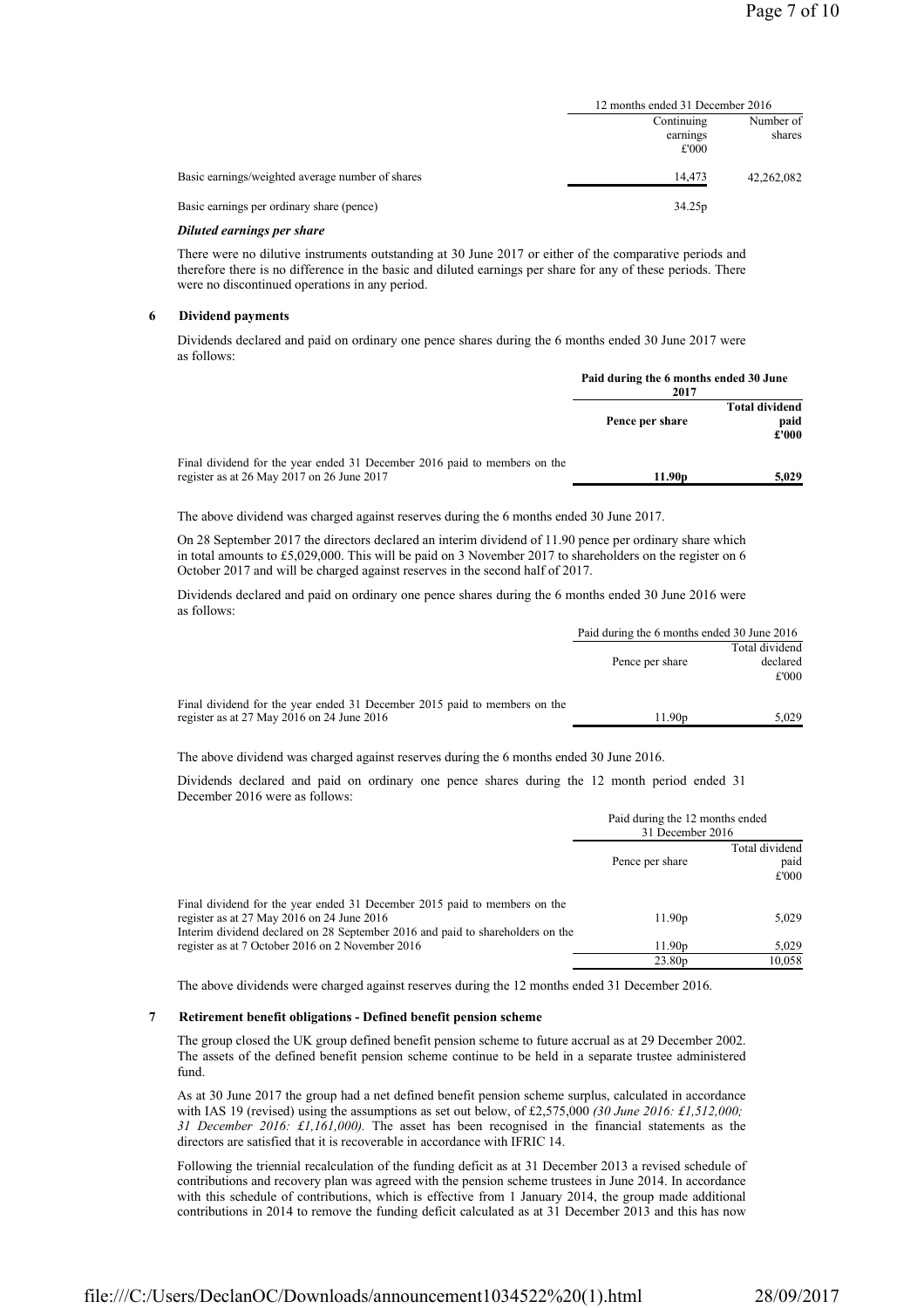been eliminated as at 31 December 2014. Subsequently, to date, the group has continued to make a contribution towards expenses of £10,000 per month. In addition the group made an additional voluntary contribution of £32,000 per month from January 2016 and this was increased to £80,000 per month from April 2016. The formal triennial funding valuation as at 31 December 2016 is currently being finalised and this is likely to show a deficit of £0.7 million. The group has agreed to continue to make the current level of monthly contributions until either the formal approval of the schedule of contributions or the elimination of the estimated deficit, whichever is the earlier.

#### Assumptions used to calculate the scheme surplus

A qualified independent actuary has updated the results of the provisional December 2016 (30 June 2016 and 31 December 2016: December 2013) full actuarial valuation to calculate the surplus as disclosed below:

The major assumptions used to determine the present value of the scheme's defined benefit obligation were:

|                                             | 30 June       | 30 June | 31 December   |
|---------------------------------------------|---------------|---------|---------------|
|                                             | 2017          | 2016    | 2016          |
|                                             | $\frac{6}{9}$ | $\%$    | $\frac{0}{0}$ |
| Rate of increase in pensionable salaries    | N/A           | N/A     | N/A           |
| Rate of increase in pensions in payment     | 3.20          | 2.90    | 3.30          |
| Discount rate applied to scheme liabilities | 2.60          | 2.80    | 2.70          |
| Inflation assumption - RPI                  | 3.20          | 2.90    | 3.30          |
| Inflation assumption - CPI                  | 2.20          | 1.90    | 2.30          |
| Percentage of members taking maximum tax    |               |         |               |
| free lump sum on retirement                 | 90.0          | 90.0    | 90.0          |

From 1 January 2011, the government amended the basis for statutory increases to deferred pensions and pensions in payment. Such increases are now based on inflation measured by the Consumer Price Index (CPI) rather than the Retail Price Index (RPI). Having reviewed the scheme rules and considered the impact of the change on this pension scheme, the directors consider that future increases to (i) all deferred pensions and (ii) Guaranteed Minimum Pensions accrued between 6 April 1988 and 5 April 1997 and currently in payment will be based on CPI rather than RPI. Accordingly, this assumption was adopted as at 31 December 2010 and subsequently.

Assumptions regarding future mortality experience are set based on advice in accordance with published statistics. The mortality table used at 30 June 2017 is 110% S2NA CMI2015 (30 June 2016 and 31 December 2016: 110% S2NA CMI2015) with a 1% per annum long term improvement for both males and females (30 June 2016 and 31 December 2016: 1% males and females).

The assumed average life expectancy in years of a pensioner retiring at the age of 65 given by the above tables is as follows:

|                        | 30 June    | 30 June    | 31 December |
|------------------------|------------|------------|-------------|
|                        | 2017       | 2016       | 2016        |
| Male, current age 45   | 22.6 years | 22.6 years | 22.6 years  |
| Female, current age 45 | 24.9 years | 24.9 years | 24.9 years  |

## Valuations

The fair value of the scheme's assets, which are not intended to be realised in the short term and may be subject to significant change before they are realised, and the present value of the scheme's liabilities, which are derived from cash flow projections over long periods and are inherently uncertain, were as follows:

|           |           | 31       |
|-----------|-----------|----------|
|           |           | December |
| 30 June   | 30 June   |          |
| 2017      | 2016      | 2016     |
| £'000     | £'000     | £'000    |
| 44,403    | 40.768    | 43,368   |
|           |           |          |
|           |           |          |
| (41, 828) | (39, 256) | (42,207) |
|           |           |          |
| 2.575     | 1.512     | 1,161    |
|           |           |          |

The movement in the fair value of the scheme's assets during the period was as follows:

|                                                      | 30 June | 30 June | 31 December |
|------------------------------------------------------|---------|---------|-------------|
|                                                      | 2017    | 2016    | 2016        |
|                                                      | £'000   | £'000   | £'000       |
| Fair value of plan assets at the start of the period | 43,368  | 37.734  | 37,734      |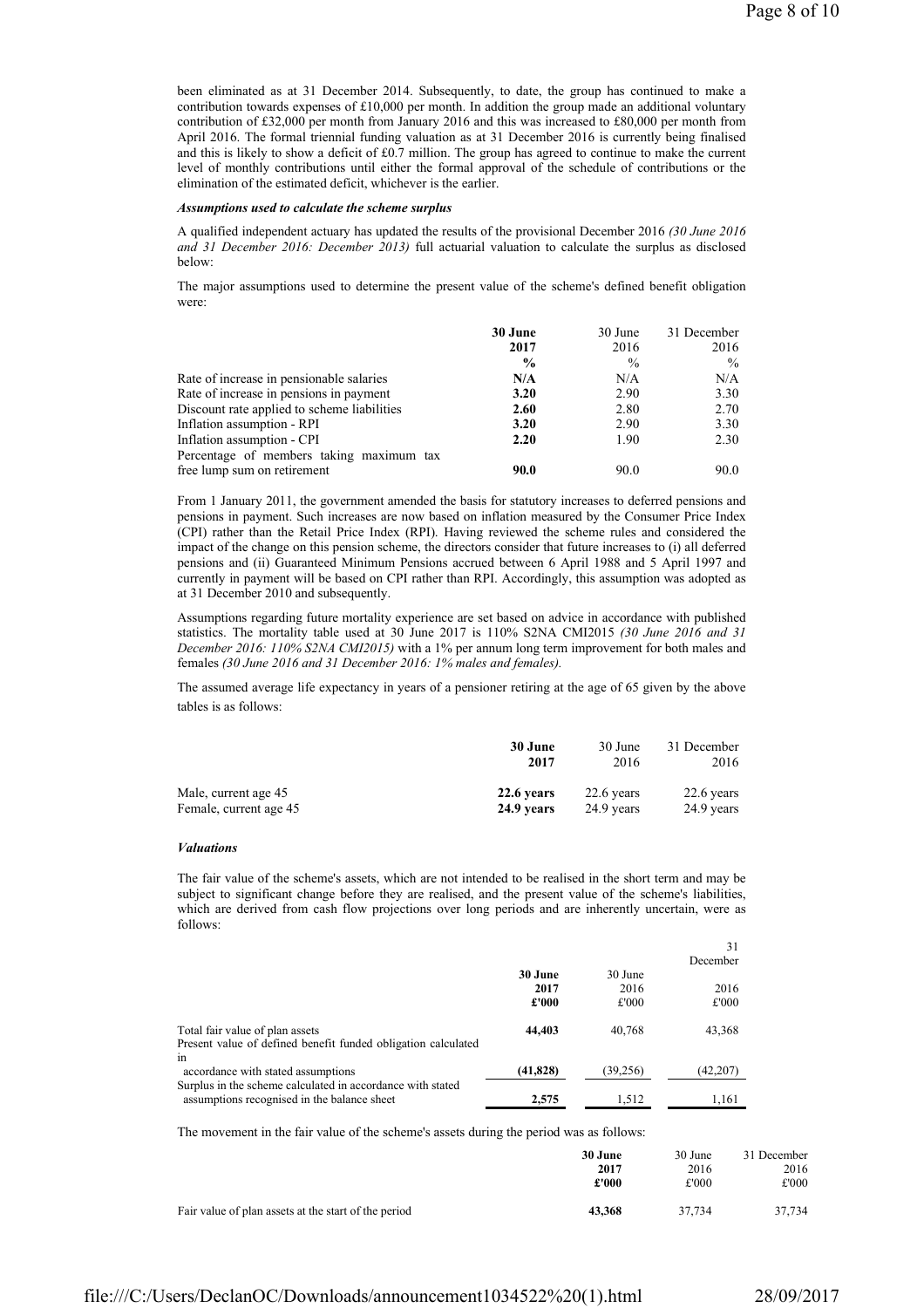| Interest income on pension scheme assets                    | 580    | 688    | 1.383   |
|-------------------------------------------------------------|--------|--------|---------|
| Actual return less interest income on pension scheme assets | 848    | 2.737  | 4.927   |
| <b>Employer contributions</b>                               | 540    | 396    | 936     |
| Benefits paid                                               | (851)  | (717)  | (1,490) |
| Administration expenses charged in the income statement     | (82)   | (70)   | (122)   |
| Fair value of plan assets at the end of the period          | 44,403 | 40.768 | 43.368  |

The movement in the present value of the defined benefit obligation during the period was as follows:

|                                                                                                                                                                                  | 30 June            | 30 June           | 31 December         |
|----------------------------------------------------------------------------------------------------------------------------------------------------------------------------------|--------------------|-------------------|---------------------|
|                                                                                                                                                                                  | 2017               | 2016              | 2016                |
|                                                                                                                                                                                  | £'000              | £'000             | £'000               |
| Present value of defined benefit funded at the beginning of the period<br>Interest on defined benefit obligation<br>Actuarial gain/(loss) recognised in the CSOCTI calculated in | (42, 207)<br>(559) | (35,291)<br>(640) | (35,291)<br>(1,278) |
| accordance with stated assumptions                                                                                                                                               | 87                 | (4,042)           | (7, 128)            |
| Benefits paid                                                                                                                                                                    | 851                | 717               | 1.490               |
| Closing present value of defined benefit funded obligation calculated<br>in accordance with stated assumptions                                                                   | (41, 828)          | (39,256)          | (42,207)            |

# Amounts recognised in the income statement

The amounts (charged) / credited in the income statement were:

| 30 June | 30 June | 31 December |
|---------|---------|-------------|
| 2017    | 2016    | 2016        |
| £'000   | £'000   | £'000       |
| 580     | 688     | 1,383       |
| (559)   | (640)   | (1,278)     |
| 21      | 48      | 105         |
| (82)    | (70)    | (122)       |
| (61)    | (22)    |             |
|         |         |             |

## Actuarial gains and losses recognised in the consolidated statement of comprehensive total income (CSOCTI)

The amounts credited/(charged) in the CSOCTI were:

| The uniquing electron (endinger) in the CDOC is well.                                                    |         |         |             |
|----------------------------------------------------------------------------------------------------------|---------|---------|-------------|
|                                                                                                          | 30 June | 30 June | 31 December |
|                                                                                                          | 2017    | 2016    | 2016        |
|                                                                                                          | £'000   | £'000   | £'000       |
| Actual return less interest income on pension scheme assets                                              | 848     | 2.737   | 4,927       |
| Experience gains and losses arising on plan obligation                                                   | 210     | 281     |             |
| Changes in demographic and financial assumptions underlying the<br>present value of plan obligations     | (123)   | (4,323) | (7, 128)    |
| Actuarial gain/(loss) in calculated in accordance with<br>stated<br>assumptions recognised in the CSOCTI | 935     | (22)    | (2,201)     |
|                                                                                                          |         |         |             |

# 8 Called up share capital

|                                                                   | 30 June | 30 June | 31 December |
|-------------------------------------------------------------------|---------|---------|-------------|
|                                                                   | 2017    | 2016    | 2016        |
|                                                                   | £'000   | £'000   | £'000       |
| Issued and fully paid:                                            |         |         |             |
| 42,262,082 ordinary shares of one pence each (30 June 2016 and 31 |         |         |             |
| December 2016: 42,262,082 ordinary shares of one pence each)      | 423     | 423     | 423         |

The company did not buy back any shares for cancellation during the 6 months ended 30 June 2017 or either of the comparative periods. The company did not issue any shares in the period or either of the comparative periods. No share options were granted, forfeited or expired during any of the periods and there were no share options outstanding at any period end.

The company has one class of ordinary shares which carry no right to fixed income.

# 9 Cash generated from operations

|                                                                               | 6 months | 6 months | 12 months   |
|-------------------------------------------------------------------------------|----------|----------|-------------|
|                                                                               | ended    | ended    | ended       |
|                                                                               | 30 June  | 30 June  | 31 December |
|                                                                               | 2017     | 2016     | 2016        |
|                                                                               | £'000    | £'000    | £'000       |
| Profit for the period attributable to equity shareholders<br>Adjustments for: | 6.570    | 6.195    | 14,473      |